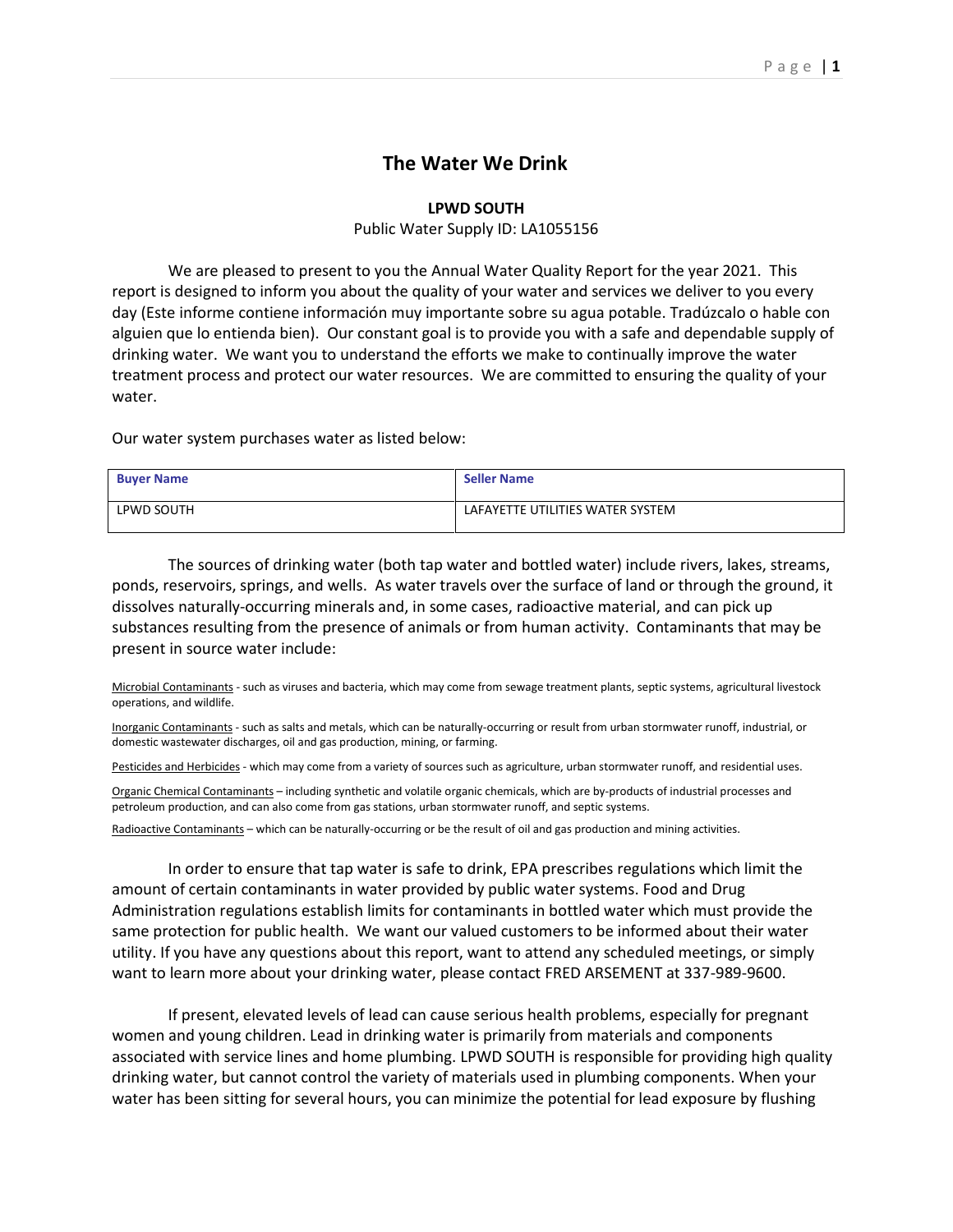your tap for 30 seconds to 2 minutes before using water for drinking or cooking. If you are concerned about lead in your water, you may wish to have your water tested. Information on lead in drinking water, testing methods, and steps you can take to minimize exposure is available from the Safe Drinking Water Hotline or at [http://www.epa.gov/safewater/lead.](http://www.epa.gov/safewater/lead)

The Louisiana Department of Health routinely monitors for constituents in your drinking water according to Federal and State laws. The tables that follow show the results of our monitoring during the period of January 1st to December 31st, 2021. Drinking water, including bottled water, may reasonably be expected to contain at least small amounts of some contaminants. The presence of contaminants does not necessarily indicate that water poses a health risk.

In the tables below, you will find many terms and abbreviations you might not be familiar with. To help you better understand these terms, we've provided the following definitions:

Parts per million (ppm) or Milligrams per liter (mg/L) – one part per million corresponds to one minute in two years or a single penny in \$10,000.

Parts per billion (ppb) or Micrograms per liter (ug/L) – one part per billion corresponds to one minute in 2,000 years, or a single penny in \$10,000,000.

Picocuries per liter  $(pCi/L)$  – picocuries per liter is a measure of the radioactivity in water.

Nephelometric Turbidity Unit (NTU) – nephelometric turbidity unit is a measure of the clarity of water. Turbidity in excess of 5 NTU is just noticeable to the average person.

Treatment Technique (TT) – an enforceable procedure or level of technological performance which public water systems must follow to ensure control of a contaminant.

Action level (AL) – the concentration of a contaminant that, if exceeded, triggers treatment or other requirements that a water system must follow.

Maximum contaminant level (MCL) – the "Maximum Allowed" MCL is the highest level of a contaminant that is allowed in drinking water. MCL's are set as close to the MCLG's as feasible using the best available treatment technology.

Maximum contaminant level goal (MCLG) – the "Goal" is the level of a contaminant in drinking water below which there is no known or expected risk to human health. MCLG's allow for a margin of safety.

Maximum residual disinfectant level (MRDL) – The highest level of a disinfectant allowed in drinking water. There is convincing evidence that addition of a disinfectant is necessary for control of microbial contaminants.

Maximum residual disinfectant level goal (MRDLG) – The level of a drinking water disinfectant below which there is no known or expected risk to health. MRDLGs do not reflect the benefits of the use of disinfectants to control microbial contaminants.

Level 1 assessment – A study of the water system to identify potential problems and determine (if possible) why total coliform bacteria have been found in our water system.

Level 2 Assessment - A very detailed study of the water system to identify potential problems and determine (if possible) why an E. coli MCL violation has occurred and/or why total coliform bacteria have been found in our water system on multiple occasions.

## During the period covered by this report we had below noted violations of drinking water regulations.

| Perioo<br>Com <sup>-</sup><br>mpliance                  | Analyt            | <b>VDE</b> |
|---------------------------------------------------------|-------------------|------------|
| No Violations Occurred in the O<br>. Calendar Year of 1 | <sup>:</sup> 2021 |            |

Our water system tested a minimum of 15 samples per month in accordance with the Total Coliform Rule for microbiological contaminants. With the microbiological samples collected, the water system collects disinfectant residuals to ensure control of microbial growth.

| - 1<br>าfectant<br>Disinf | Date | .<br>-<br>Highestl<br>$\cdots$<br>. מ<br>. | Unr | Range | <b>MRDI</b> | <b>MRDLG</b> | Source<br><b>vpical</b> |
|---------------------------|------|--------------------------------------------|-----|-------|-------------|--------------|-------------------------|
|---------------------------|------|--------------------------------------------|-----|-------|-------------|--------------|-------------------------|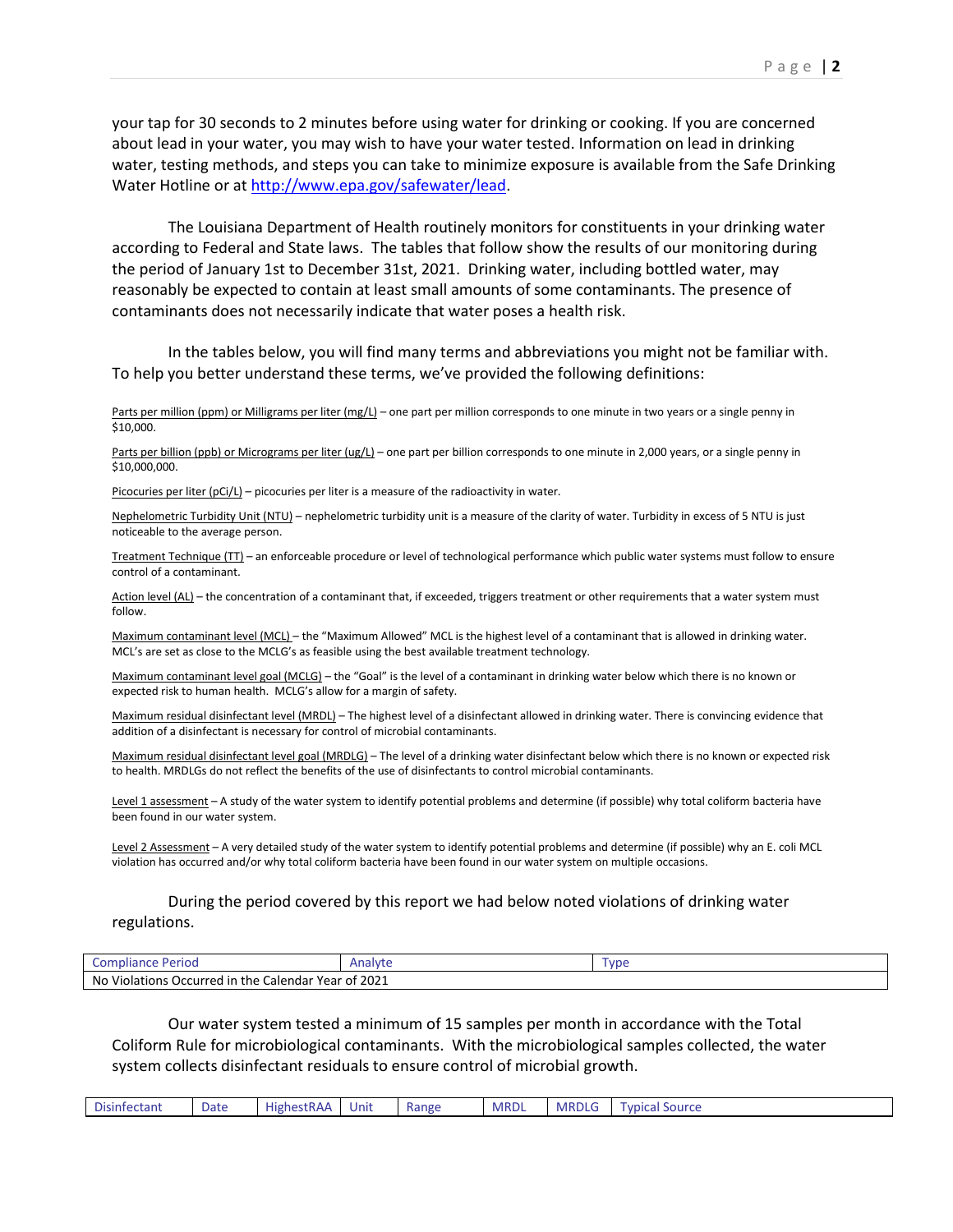| $\sim$ $\sim$ $\sim$ $\sim$<br>CHI.<br>JRINI | 2021 | . | ppm | $\sim$<br>1.UZ<br>2.10 |  | .<br>Water<br>control microbes. י<br>: additive<br>used to |
|----------------------------------------------|------|---|-----|------------------------|--|------------------------------------------------------------|
|                                              |      |   |     | ___<br>____            |  |                                                            |

In the tables below, we have shown the regulated contaminants that were detected. Chemical Sampling of our drinking water may not be required on an annual basis; therefore, information provided in this table refers back to the latest year of chemical sampling results.

| Regulated<br><b>Contaminants</b>                        | Collection<br><b>Date</b> | <b>Water System</b>                                         | <b>Highest</b><br>Value | Range          | Unit  | <b>MCL</b>     | <b>MCLG</b>    | <b>Typical Source</b>                                                                                                                                                                                                     |
|---------------------------------------------------------|---------------------------|-------------------------------------------------------------|-------------------------|----------------|-------|----------------|----------------|---------------------------------------------------------------------------------------------------------------------------------------------------------------------------------------------------------------------------|
| <b>ARSENIC</b>                                          | 6/21/202<br>1             | <b>LAFAYETTE</b><br><b>UTILITIES WATER</b><br><b>SYSTEM</b> | 1.7                     | $0 - 1.7$      | ppb   | 10             | $\Omega$       | Erosion of natural deposits; Runoff from<br>orchards; Runoff from glass and electronics<br>production wastes                                                                                                              |
| <b>BARIUM</b>                                           | 6/21/202<br>1             | <b>LAFAYETTE</b><br><b>UTILITIES WATER</b><br><b>SYSTEM</b> | 0.22                    | $0 - 0.22$     | ppm   | $\overline{2}$ | $\overline{2}$ | Discharge of drilling wastes; Discharge from<br>metal refineries; Erosion of natural deposits                                                                                                                             |
| <b>COMBINED</b><br><b>RADIUM (-226 &amp;</b><br>$-228$  | 6/21/202                  | <b>LAFAYETTE</b><br><b>UTILITIES WATER</b><br><b>SYSTEM</b> | 1.651                   | $0 -$<br>1.651 | pCi/l | 5              | $\Omega$       | Erosion of natural deposits                                                                                                                                                                                               |
| <b>FLUORIDE</b>                                         | 6/21/202<br>1             | <b>LAFAYETTE</b><br><b>UTILITIES WATER</b><br><b>SYSTEM</b> | 0.2                     | 0.2            | ppm   | $\overline{4}$ | 4              | Erosion of natural deposits; Water additive<br>which promotes strong teeth; Discharge from<br>fertilizer and aluminum factories                                                                                           |
| <b>GROSS BETA</b><br><b>PARTICLE</b><br><b>ACTIVITY</b> | 2/8/2021                  | <b>LAFAYETTE</b><br><b>UTILITIES WATER</b><br><b>SYSTEM</b> | 1.84                    | $0 - 1.84$     | pCi/l | 50             | $\mathbf 0$    | Decay of natural and man-made deposits.<br>Note: The gross beta particle activity MCL is 4<br>millirems/year annual dose equivalent to the<br>total body or any internal organ. 50 pCi/L is<br>used as a screening level. |
| NITRATE-NITRITE                                         | 2/8/2021                  | <b>LAFAYETTE</b><br><b>UTILITIES WATER</b><br><b>SYSTEM</b> | 0.3                     | $0 - 0.3$      | ppm   | 10             | 10             | Runoff from fertilizer use; Leaching from<br>septic tanks, sewage; Erosion of natural<br>deposits                                                                                                                         |

| Lead and<br>Copper | Date                                                        | 90 <sup>TH</sup><br>Percentile | Range | Unit | - AL | <b>Sites</b><br>Over AL | Typical Source |  |  |
|--------------------|-------------------------------------------------------------|--------------------------------|-------|------|------|-------------------------|----------------|--|--|
|                    | No Detected Results were Found in the Calendar Year of 2021 |                                |       |      |      |                         |                |  |  |

| <b>Disinfection</b><br><b>Byproducts</b> | Sample Point            | Period | Highest<br><b>LRAA</b> | Range            | Unit | <b>MCL</b> | <b>MCLG</b> | <b>Typical Source</b>                        |
|------------------------------------------|-------------------------|--------|------------------------|------------------|------|------------|-------------|----------------------------------------------|
| <b>TOTAL HALOACETIC</b><br>ACIDS (HAA5)  | 3203 GOLDEN GRAIN       | 2021   | 5                      | $3.9 - 6$        | ppb  | 60         | $\Omega$    | By-product of drinking<br>water disinfection |
| <b>TOTAL HALOACETIC</b><br>ACIDS (HAA5)  | 900 LEBLANC             | 2021   | 5                      | $3.3 -$<br>5.5   | ppb  | 60         | 0           | By-product of drinking<br>water disinfection |
| TOTAL HALOACETIC<br>ACIDS (HAA5)         | ALTHEA/S. FIELDSPAN     | 2021   | 4                      | $3.2 -$<br>5.4   | ppb  | 60         | 0           | By-product of drinking<br>water disinfection |
| TOTAL HALOACETIC<br>ACIDS (HAA5)         | RIDGE ROAD/S. RICHFIELD | 2021   | 4                      | $2.5 -$<br>4.8   | ppb  | 60         | $\Omega$    | By-product of drinking<br>water disinfection |
| <b>TTHM</b>                              | 3203 GOLDEN GRAIN       | 2021   | 17                     | $15.4 -$<br>19.6 | ppb  | 80         | $\Omega$    | By-product of drinking<br>water chlorination |
| <b>TTHM</b>                              | 900 LEBLANC             | 2021   | 16                     | $14.4 -$<br>17.1 | ppb  | 80         | $\Omega$    | By-product of drinking<br>water chlorination |
| <b>TTHM</b>                              | ALTHEA/S. FIELDSPAN     | 2021   | 13                     | $12.4 -$<br>13.8 | ppb  | 80         | $\Omega$    | By-product of drinking<br>water chlorination |
| <b>TTHM</b>                              | RIDGE ROAD/S. RICHFIELD | 2021   | 11                     | $9.5 -$<br>12.4  | ppb  | 80         | 0           | By-product of drinking<br>water chlorination |